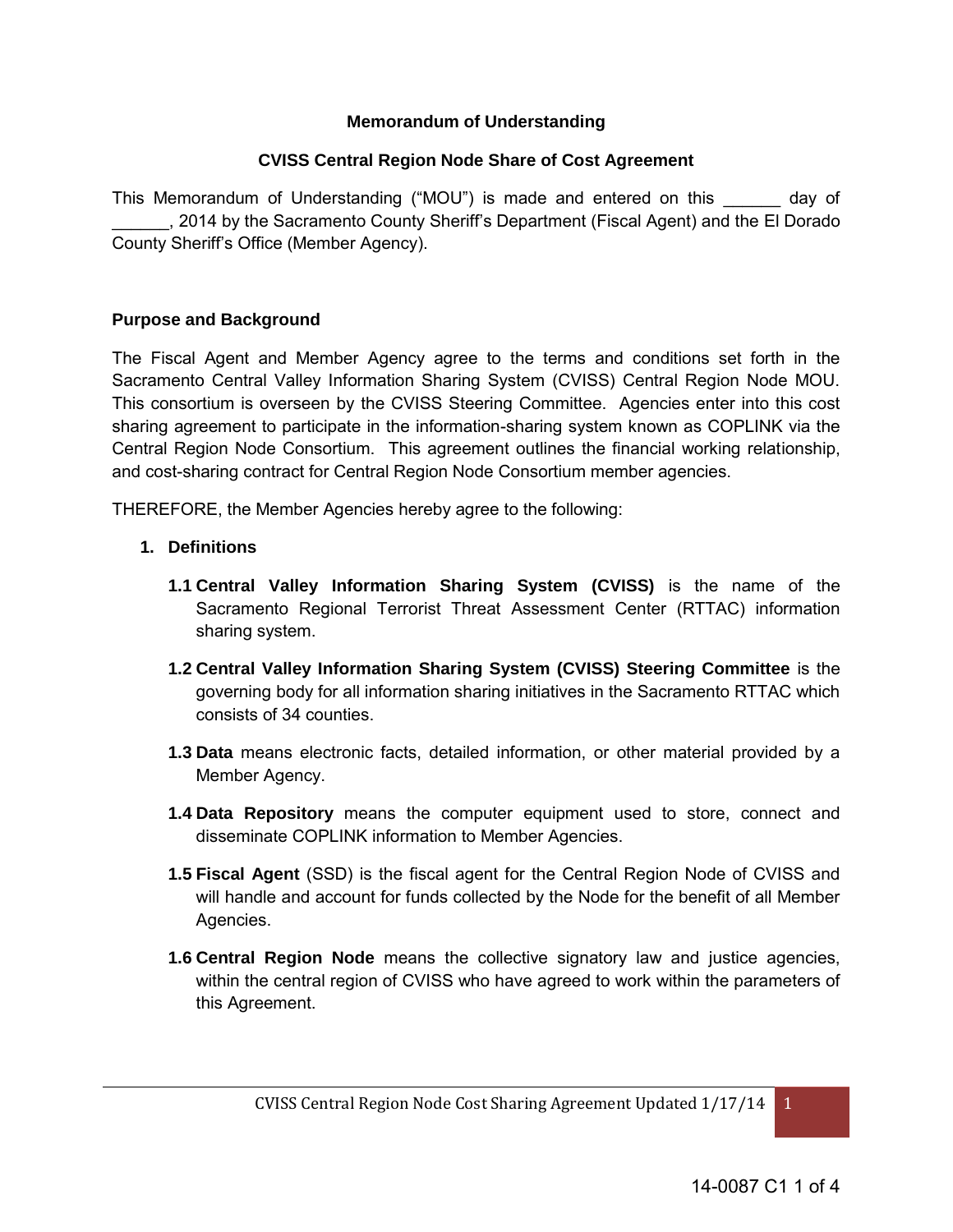- **1.7 Central Region Node Consortium** is the collective group of agencies that have entered into an MOU agreement to participate in the CVISS Central Region Node for law enforcement information-sharing.
- **1.8 Member Agency** means law enforcement agencies contributing data to the Central Region CVISS Node are allowed access to data of other members agencies and other COPLINK nodes.
- **1.9 International Business Machines 12 (IBM i2)** means a corporation with its principal place of business at 7750 E. Broadway Boulevard, Suite 100, Tucson, Arizona 85710, and the owner and developer of COPLINK.
- **1.10 Coplink** means the information sharing and analysis software licensed to the member agencies by IBM i2 under the name COPLINK.

# **2. Effective Date and Term of MOU**

- **2.1 Effective Date** the effective date of this MOU is the date noted above.
- **2.2 Term** this MOU shall remain in effect until terminated as provided herein.

# **3. Requirements for Participation**

**3.1** To participate in the Central Region Node, agencies agree to share cost based on their number of authorized sworn personnel.

**3.2** To participate in the Central Region Node, agencies agree to contribute data from their Records Management System (RMS) as defined by the Central Region Node Consortium.

**3.3** To participate in the Central Region Node, agencies overseeing jails agree to contribute data from their Jail Management (JMS) as defined by the Central Region Node Consortium.

## **4. Financial Oversight and Management**

 **4.1 Node Costs** Member Agencies shall pay a proportional share of software purchases, software maintenance, implementation, network, hardware, and operational costs, as approved by the CVISS Steering Committee. The operating costs of the NODE shall be shared between the member agencies based on the number of authorized sworn officer (FTE) per Member Agency as the numerator and the aggregate number of authorized sworn officers (FTE) of all Member Agencies as the denominator.

 **4.2 Annual budget** Each year SSD shall prepare an annual budget for approval by the CVISS Central Region Node Board that includes the share of cost for each Member Agency.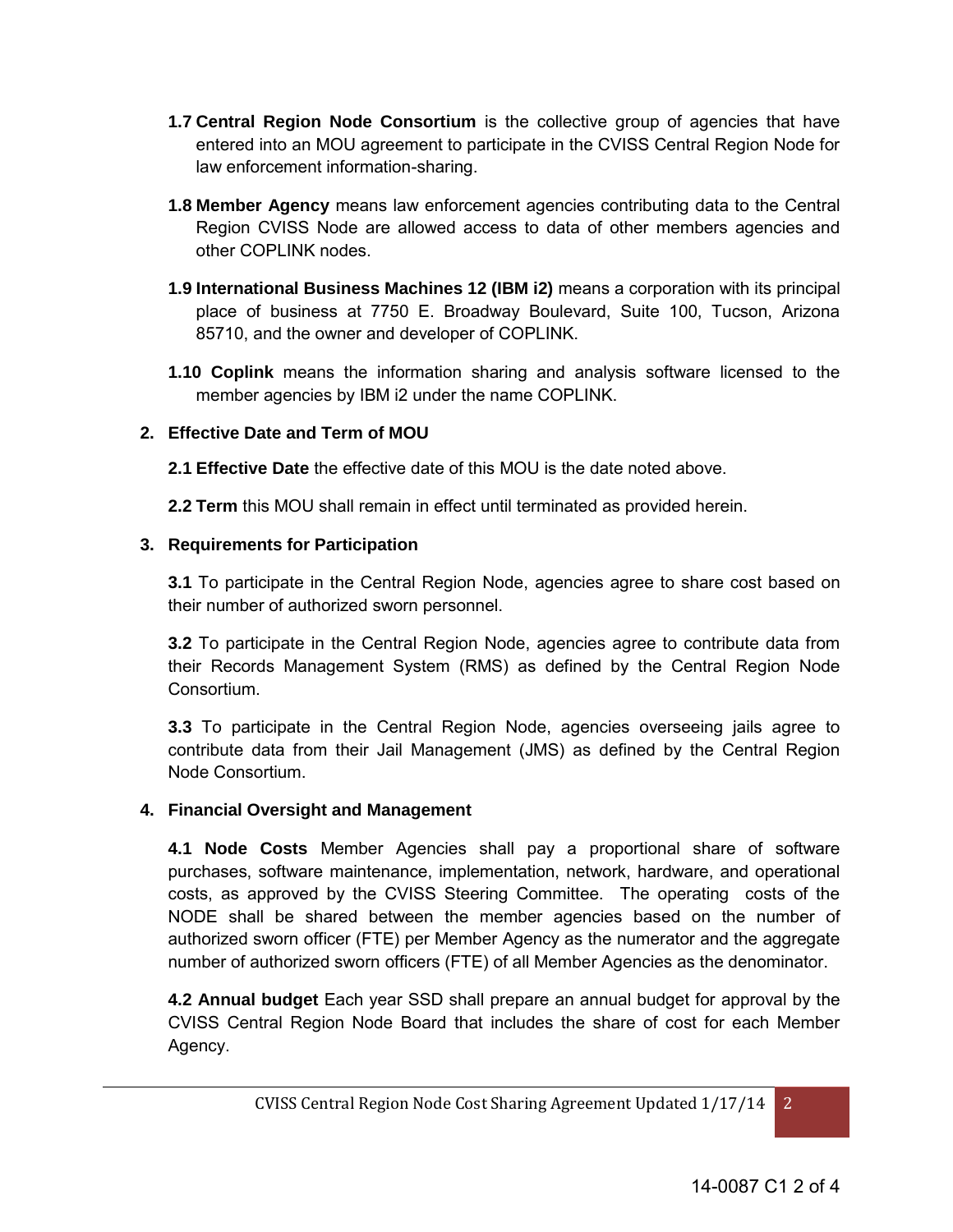**4.3 Annual Report** At least once per year SSD shall report to the CVISS Steering Committee on all funds collected and expended by the Central Region Node Consortium in support of the COPLINK project.

**4.4 Payment Administration** SSD shall administer payments to all vendors and invoice Member Agencies for their share of cost.

**4.5 Financial Responsibility** Each Member Agency is responsible for any costs to connect to the CVISS Central Region Node data repository, which may include acquiring hardware, software, data communication equipment and/or services. Nothing included in this MOU requires any agency to fund the activities of any other Member Agency.

## **5. Payment Schedule**

**5.1** Agency cost is due within 30 days of receipt of invoice from the fiscal agency. Data integration effort will not begin without receipt of payment

**5.2** Agency annual maintenance will be invoiced by the Fiscal Agent. The annual payment is due within 30 days of receipt of invoice by Member Agencies. If payment or payment arrangements have not been agreed to, services will be terminated.

The Data Mapping/Integration cost for Agency is **\$39,530(grant funded).** 

The following estimated maintenance fees include the software maintenance fees from IBM, the hardware, location and maintenance fees necessary to support the node infrastructure, a hardware refresh and a 15% contingency fund. These ongoing sustainment costs will be due annually, 30 days after receipt of invoice from the Fiscal Agent. Annual Maintenance for Node sustainment will begin **July 2014.** 

The annual maintenance is estimated to be approximately **\$11,390.** 

An update to this agreement will be submitted for CVISS Board approval at that time which will include actual costs.

The parties hereto execute this MOU as of the Effective Date.

AGREED to this \_\_\_\_\_\_ day of \_\_\_\_\_\_\_\_, 2014.